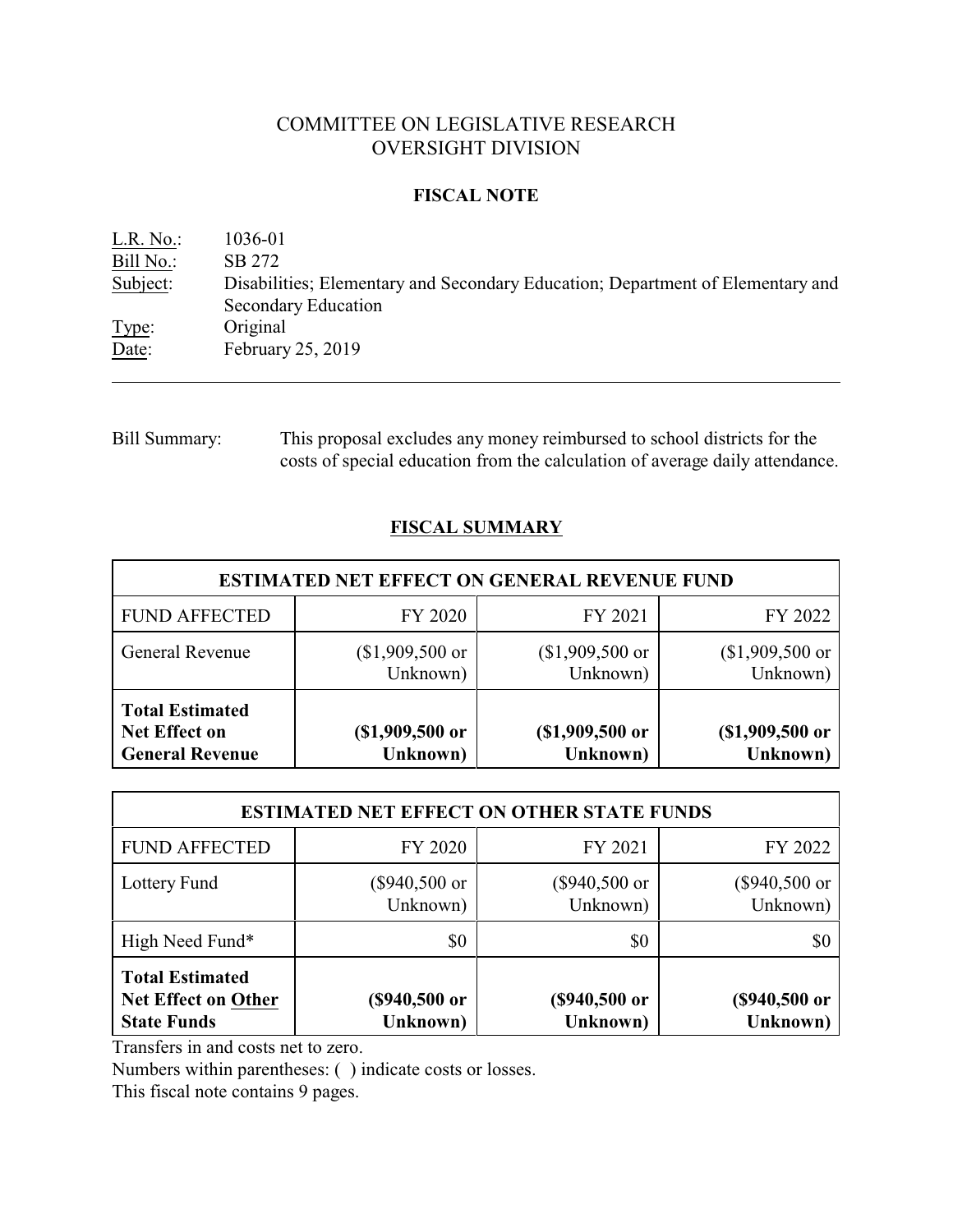L.R. No. 1036-01 Bill No. SB 272 Page 2 of 9 February 25, 2019

| <b>ESTIMATED NET EFFECT ON FEDERAL FUNDS</b>                               |         |         |         |  |  |  |
|----------------------------------------------------------------------------|---------|---------|---------|--|--|--|
| <b>FUND AFFECTED</b>                                                       | FY 2020 | FY 2021 | FY 2022 |  |  |  |
|                                                                            |         |         |         |  |  |  |
|                                                                            |         |         |         |  |  |  |
| <b>Total Estimated</b><br><b>Net Effect on All</b><br><b>Federal Funds</b> | \$0     | \$0     |         |  |  |  |

| <b>ESTIMATED NET EFFECT ON FULL TIME EQUIVALENT (FTE)</b>    |         |         |         |  |  |  |
|--------------------------------------------------------------|---------|---------|---------|--|--|--|
| <b>FUND AFFECTED</b>                                         | FY 2020 | FY 2021 | FY 2022 |  |  |  |
|                                                              |         |         |         |  |  |  |
|                                                              |         |         |         |  |  |  |
| <b>Total Estimated</b><br><b>Net Effect on</b><br><b>FTE</b> |         |         |         |  |  |  |

 $\boxtimes$  Estimated Net Effect (expenditures or reduced revenues) expected to exceed \$100,000 in any of the three fiscal years after implementation of the act.

| <b>ESTIMATED NET EFFECT ON LOCAL FUNDS</b>            |                                  |                                  |                                  |  |  |  |
|-------------------------------------------------------|----------------------------------|----------------------------------|----------------------------------|--|--|--|
| FY 2020<br><b>FUND AFFECTED</b><br>FY 2021<br>FY 2022 |                                  |                                  |                                  |  |  |  |
| <b>Local Government</b>                               | \$2,850,000 or<br><b>Unknown</b> | \$2,850,000 or<br><b>Unknown</b> | \$2,850,000 or<br><b>Unknown</b> |  |  |  |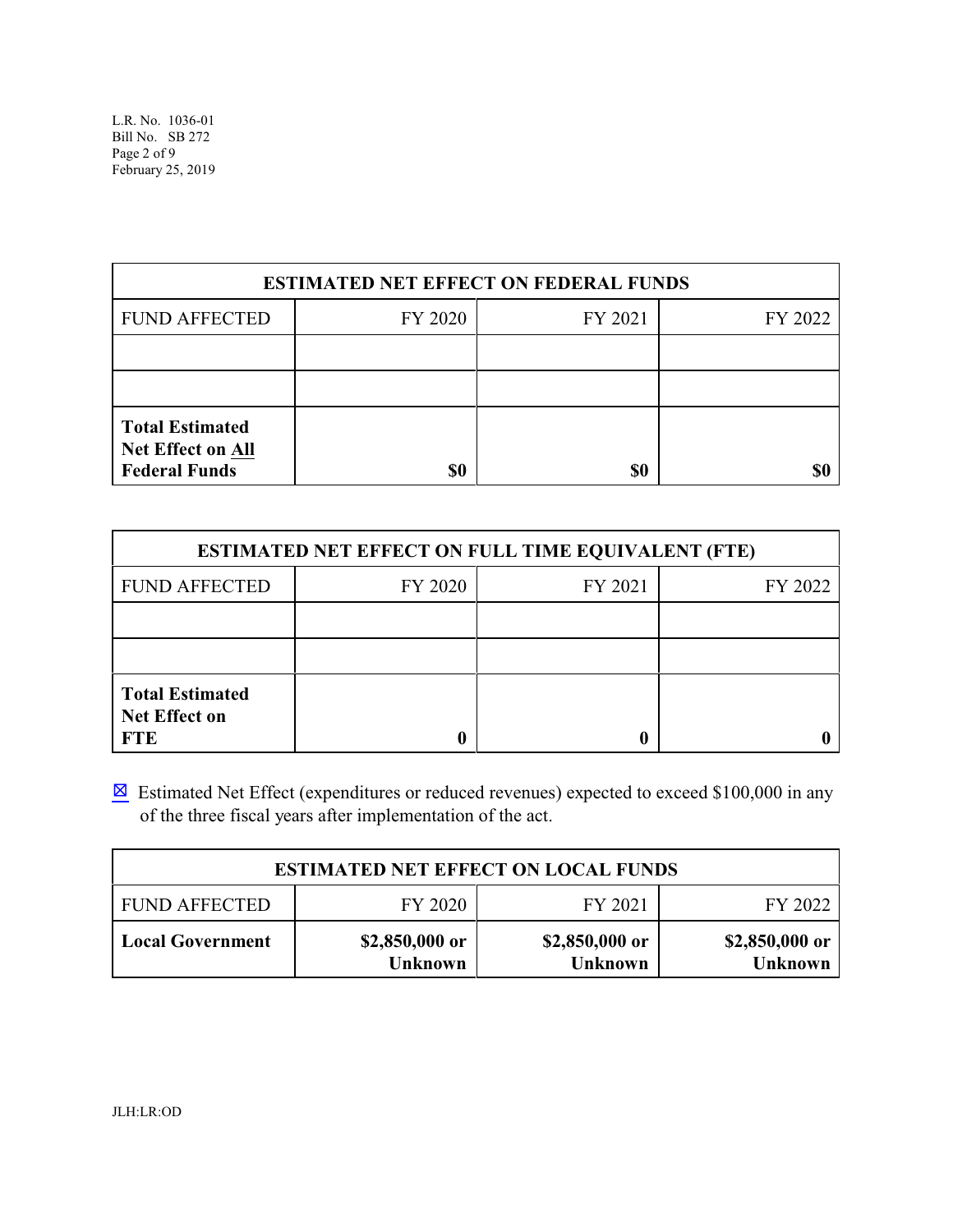L.R. No. 1036-01 Bill No. SB 272 Page 3 of 9 February 25, 2019

### **FISCAL ANALYSIS**

#### **ASSUMPTION**

Officials from **Department of Elementary and Secondary Education (DESE)** assume this proposal would decrease the threshold that local school districts must meet; therefore, the cost to the High Need Fund will increase. The difference in the reimbursement amount would be approximately. \$2,850,000 more paid to local school districts.

# **CURRENT METHODOLOGY**

| <b>STEP1</b>                                     |              |   |              |
|--------------------------------------------------|--------------|---|--------------|
| <b>Current Expenditures</b>                      |              | s | 2,182,234.94 |
| <b>ADA</b>                                       | ÷            |   | 153.2386     |
| Current Expenditure per ADA                      |              | Ŝ | 14,240.77    |
| STEP <sub>2</sub>                                |              |   |              |
| Current Expenditure per ADA                      |              |   | 14,240.77    |
| HNF Multiplier (3x)                              | $\mathsf{x}$ | S | 3.00         |
| 3x Current Expenditure per ADA (HNF Threshold) = |              | S | 42,722.30    |
| STEP <sub>3</sub>                                |              |   |              |
| <b>Total Educational Costs for Student A</b>     |              | s | 263,917.16   |
| 3x Current Expenditure per ADA (HNF Threshold)   |              | S | 42,722.30    |
| Eligible Reimbursement (Costs - Threshold)       |              | S | 221,194.86   |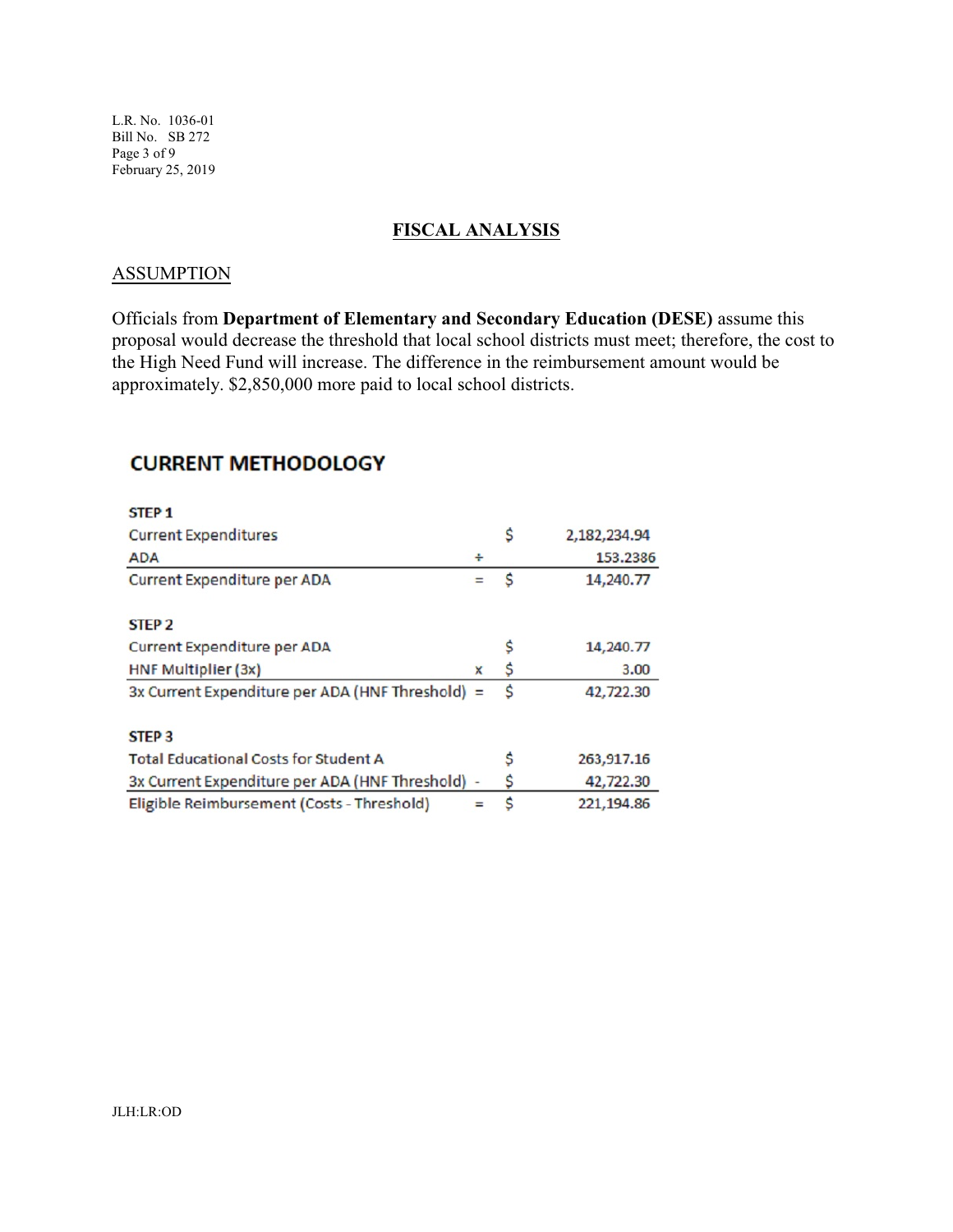L.R. No. 1036-01 Bill No. SB 272 Page 4 of 9 February 25, 2019

ASSUMPTION (continued)

# **PROPOSED METHODOLOGY UNDER SB272**

| <b>STEP 1</b>                                    |   |    |              |
|--------------------------------------------------|---|----|--------------|
| <b>Current Expenditures</b>                      |   | \$ | 2,182,234.94 |
| <b>HNF Reimbursement from Prior Year</b>         |   | \$ | 59,608.30    |
| <b>Revised Current Expenditures</b>              |   | \$ | 2,122,626.64 |
| STEP <sub>2</sub>                                |   |    |              |
| <b>Revised Current Expenditures</b>              |   | \$ | 2,122,626.64 |
| <b>ADA</b>                                       | ÷ |    | 153.2386     |
| Revised Current Expenditure per ADA              |   | Ś  | 13,851.78    |
| STEP <sub>3</sub>                                |   |    |              |
| Revised Current Expenditure per ADA              |   | s  | 13,851.78    |
| HNF Multiplier (3x)                              | X | \$ | 3.00         |
| 3x Current Expenditure per ADA (HNF Threshold) = |   | Ś  | 41,555.33    |
| STEP <sub>4</sub>                                |   |    |              |
| <b>Total Educational Costs for Student A</b>     |   | s  | 263,917.16   |
| 3x Current Expenditure per ADA (HNF Threshold) - |   | \$ | 41,555.33    |
| Eligible Reimbursement (Costs - Threshold)       |   | \$ | 222,361.83   |

**Oversight** currently cannot replicate the calculation produced by DESE. Oversight has requested data from DESE related to the calculation of the fiscal note. Oversight will show a range of impact from the amount calculated by DESE to an unknown cost to General Revenue and Lottery Fund.

Officials from **Springfield Public Schools** state there is some confusion on the intent of the bill, but it appears to recommend doing away with the High Needs Fund (HNF) reimbursement for students in special education. We submit an annual application when the cost to educate students exceeds three times the allotted ADA, with the HNF helping to make up the difference. In 2016-17 Springfield Public Schools had 200 students with IEP's whose educational costs exceeded three times the allotted ADA and in 2017-18 we had 164 students, so this would result in a significant negative impact on our funding. The services outlined in the IEP must be provided regardless, and the HNF is very beneficial to all of Missouri's special education programs.

JLH:LR:OD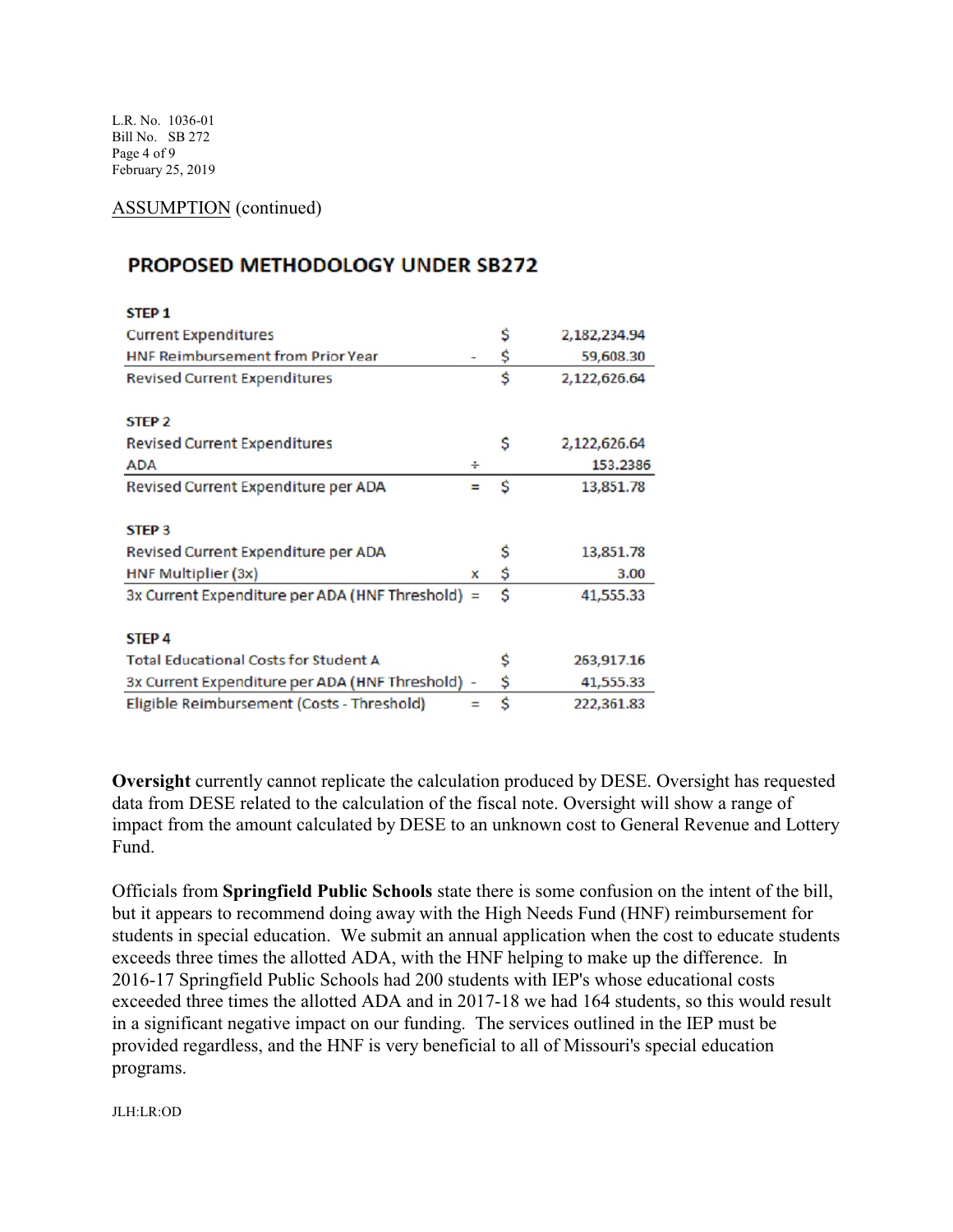L.R. No. 1036-01 Bill No. SB 272 Page 5 of 9 February 25, 2019

## ASSUMPTION (continued)

In response to a similar proposal, HB 957 (2019), officials from **Lewis County C-1 School District** state they are not sure what the added language is proposing to do. If it is saying that the district would submit the costs associated for reimbursement from the high needs fund then have to subtract the amount we had been reimbursed in that year from the total requested, then I think there will be a substantial fiscal implication for all schools. The way the reimbursement works is that we submit expenses from the prior year's expenditures and get reimbursement based on those expenses. For our school district, we received a total reimbursement from the high needs fund of just over \$45,600. So based on this amount, I would say it will cost the district approximately \$45,600 annually.

Officials from **Bakersfield R-IV School District** assume this would cost the district about \$70,000 annually.

Officials from **Wellsville-Middletown R-1 School District** assume this proposal will have minimal fiscal impact on the district.

| <b>High Need Fund</b>       | <b>FY 2016</b> | FY 2017       | <b>FY 2018</b> | FY 2019 Proj. |
|-----------------------------|----------------|---------------|----------------|---------------|
| <b>Total Costs Reported</b> | \$153,128,308  | \$166,756,669 | \$180,862,560  | \$190,000,000 |
| <b>Total Reimbursed</b>     | \$50,926,574   | \$57,331,113  | \$60,755,719   | \$63,460,379  |
| <b>Percent Reimbursed</b>   | 33%            | 34%           | 34%            | 33%           |
| <b>Districts Paid</b>       | 202            | 213           | 227            | 235           |
| <b>Students Claimed</b>     | 3,229          | 3,421         | 3,664          | 3,890         |

**Oversight** notes the following regarding the High Need Fund:

DESE FY 2020 Budget Book

**Oversight** notes the High Need Fund reimburses school districts for the costs of educating students that exceed three times the current expenditure per average daily attendance (ADA). DESE assumes the proposal removes the cost reimbursed by the High Need Fund from the calculation of current expenditure per ADA which would lower the current expenditure per ADA threshold and increase the potential costs eligible for reimbursement.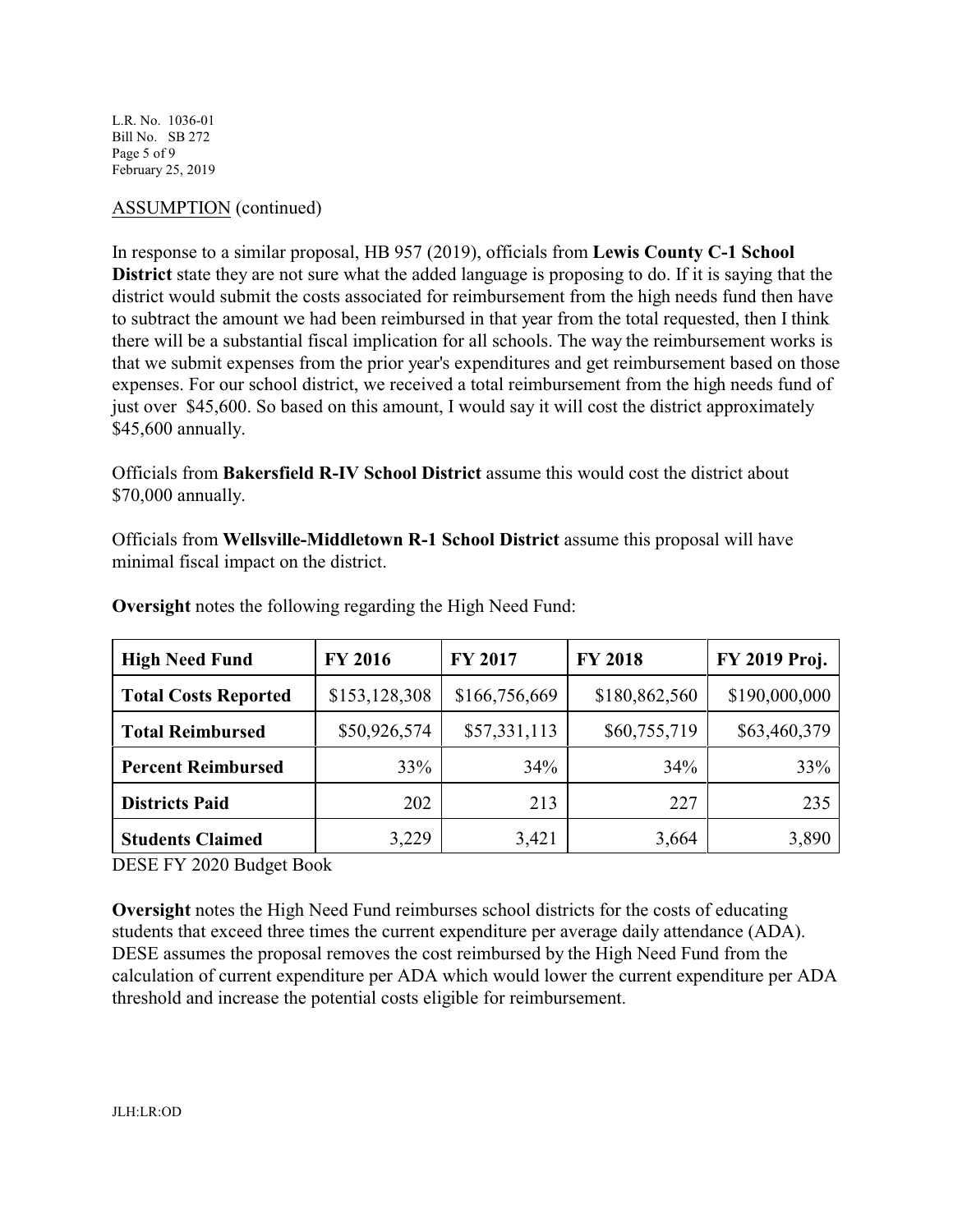L.R. No. 1036-01 Bill No. SB 272 Page 6 of 9 February 25, 2019

### ASSUMPTION (continued)

Current Cost of Student > (Current Expenditure/ADA)\*3

Proposed Cost of Student > ((Current Expenditure - High Need Fund Reimbursed Costs)/ADA)\*3

Oversight notes, per DESE's FY 2020 budget book, the High Need Fund is funded with \$39,946,351 from General Revenue (67%) and \$19,590,000 from the Lottery Fund (33%).

DESE and the responding school districts interpreted the proposed language differently. For purposes of this fiscal note, Oversight assumed DESE's interpretation of the proposal. However, Oversight notes if a different interpretation is possible it could alter the impact stated in the fiscal note.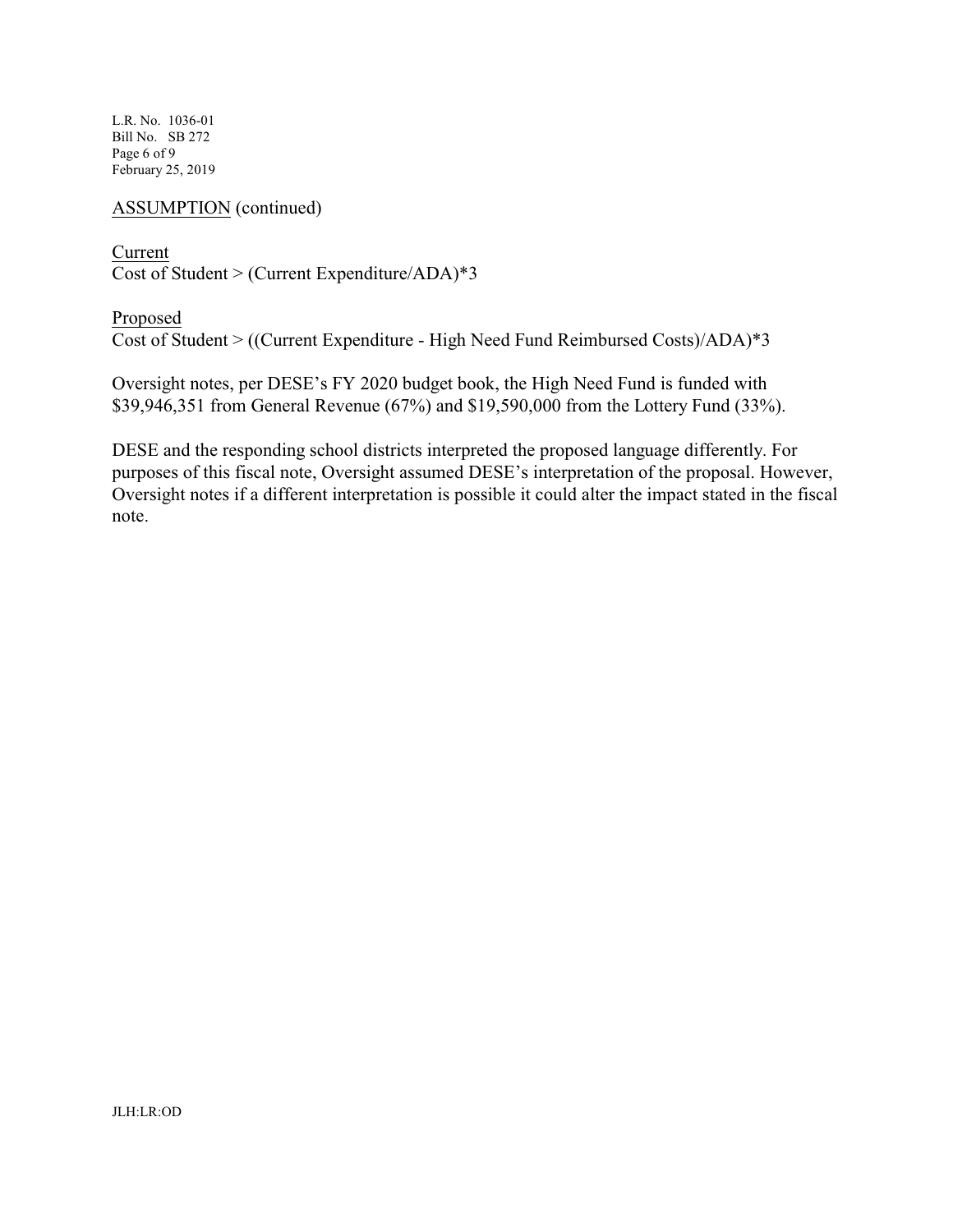L.R. No. 1036-01 Bill No. SB 272 Page 7 of 9 February 25, 2019

| <b>ESTIMATED NET EFFECT ON</b><br><b>HIGH NEED FUND</b> | $\underline{\underline{\$0}}$ | $\underline{\underline{\$0}}$ | <u>\$0</u>       |
|---------------------------------------------------------|-------------------------------|-------------------------------|------------------|
| Cost - increase in eligible costs                       | $($2,850,000$ or              | $($2,850,000$ or              | $($2,850,000$ or |
|                                                         | Unknown)                      | Unknown)                      | Unknown)         |
| Transfer In - from Lottery Fund                         | \$940,500 or                  | \$940,500 or                  | \$940,500 or     |
|                                                         | Unknown                       | Unknown                       | Unknown          |
| Transfers In - from General Revenue                     | \$1,909,500 or                | \$1,909,500 or                | \$1,909,500 or   |
|                                                         | Unknown                       | Unknown                       | Unknown          |
| <b>HIGH NEED FUND</b>                                   |                               |                               |                  |
| <b>ESTIMATED NET EFFECT ON</b>                          | (\$940,500 or                 | (\$940,500 or                 | (\$940,500 or    |
| <b>LOTTERY FUND</b>                                     | <b>Unknown</b> )              | Unknown)                      | <b>Unknown</b> ) |
| Transfer Out - to High Need Fund                        | $($940,500$ or                | $($940,500$ or                | $($940,500$ or   |
|                                                         | Unknown)                      | Unknown)                      | Unknown)         |
| <b>LOTTERY FUND</b>                                     |                               |                               |                  |
| <b>ESTIMATED NET EFFECT ON</b>                          | $$1,909,500$ or               | (\$1,909,500 or               | $($1,909,500$ or |
| <b>GENERAL REVENUE</b>                                  | <b>Unknown</b> )              | <b>Unknown</b> )              | <b>Unknown</b> ) |
| Transfer Out - to High Need Fund                        | $$1,909,500$ or               | $$1,909,500$ or               | $$1,909,500$ or  |
|                                                         | Unknown)                      | Unknown)                      | Unknown)         |
| <b>GENERAL REVENUE</b>                                  |                               |                               |                  |
| FISCAL IMPACT - State Government                        | FY 2020<br>$(10 \text{ Mo.})$ | FY 2021                       | FY 2022          |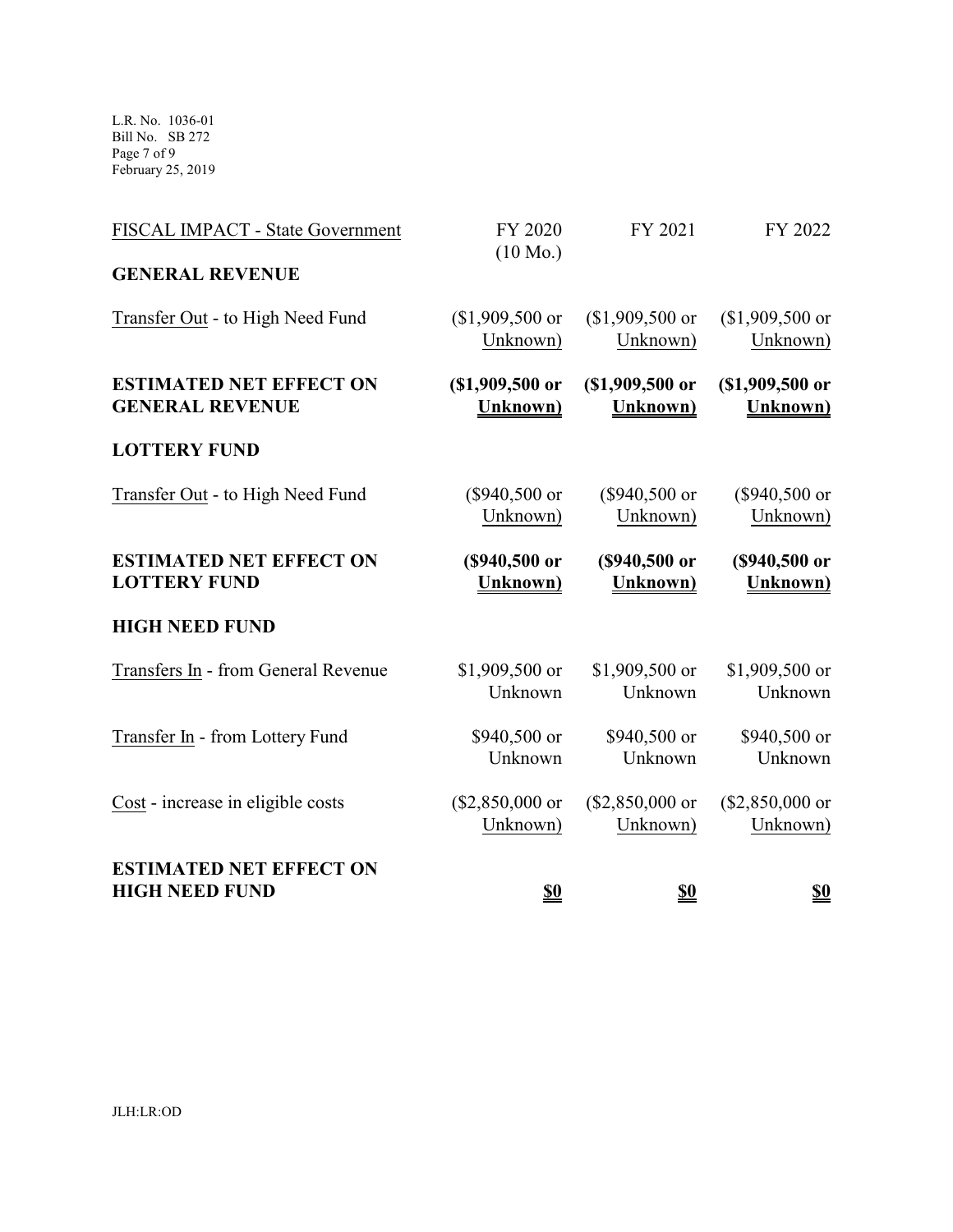L.R. No. 1036-01 Bill No. SB 272 Page 8 of 9 February 25, 2019

| <b>ESTIMATED NET EFFECT ON</b>       | \$2,850,000 or                | \$2,850,000 or  | \$2,850,000 or |
|--------------------------------------|-------------------------------|-----------------|----------------|
| <b>SCHOOL DISTRICTS</b>              | <b>Unknown</b>                | <b>Unknown</b>  | <b>Unknown</b> |
| Revenue - increase in eligible costs | $$2,850,000$ or               | $$2,850,000$ or | \$2,850,000 or |
|                                      | Unknown                       | Unknown         | Unknown        |
| <b>SCHOOL DISTRICTS</b>              |                               |                 |                |
| FISCAL IMPACT - Local Government     | FY 2020<br>$(10 \text{ Mo.})$ | FY 2021         | FY 2022        |

#### FISCAL IMPACT - Small Business

No direct fiscal impact to small businesses would be expected as a result of this proposal.

#### FISCAL DESCRIPTION

Under current law, the Department of Elementary and Secondary Education (DESE) will reimburse school districts for the costs of special education for high-needs children with an Individualized Education Program (IEP) exceeding three times the current expenditure per average daily attendance as calculated on the district annual secretary of the board report for the year in which the expenditures are claimed. Under this act, any money reimbursed to a school district under current law is excluded from such calculation. Under this act a school district shall submit the cost of serving any high-needs student with an IEP to DESE.

This legislation is not federally mandated, would not duplicate any other program and would not require additional capital improvements or rental space.

#### SOURCES OF INFORMATION

Department of Elementary and Secondary Education Springfield Public Schools Lewis County C-1 School District Bakersfield R-IV School District Wellsville-Middletown R-1 School District

Kyl Rive

JLH:LR:OD